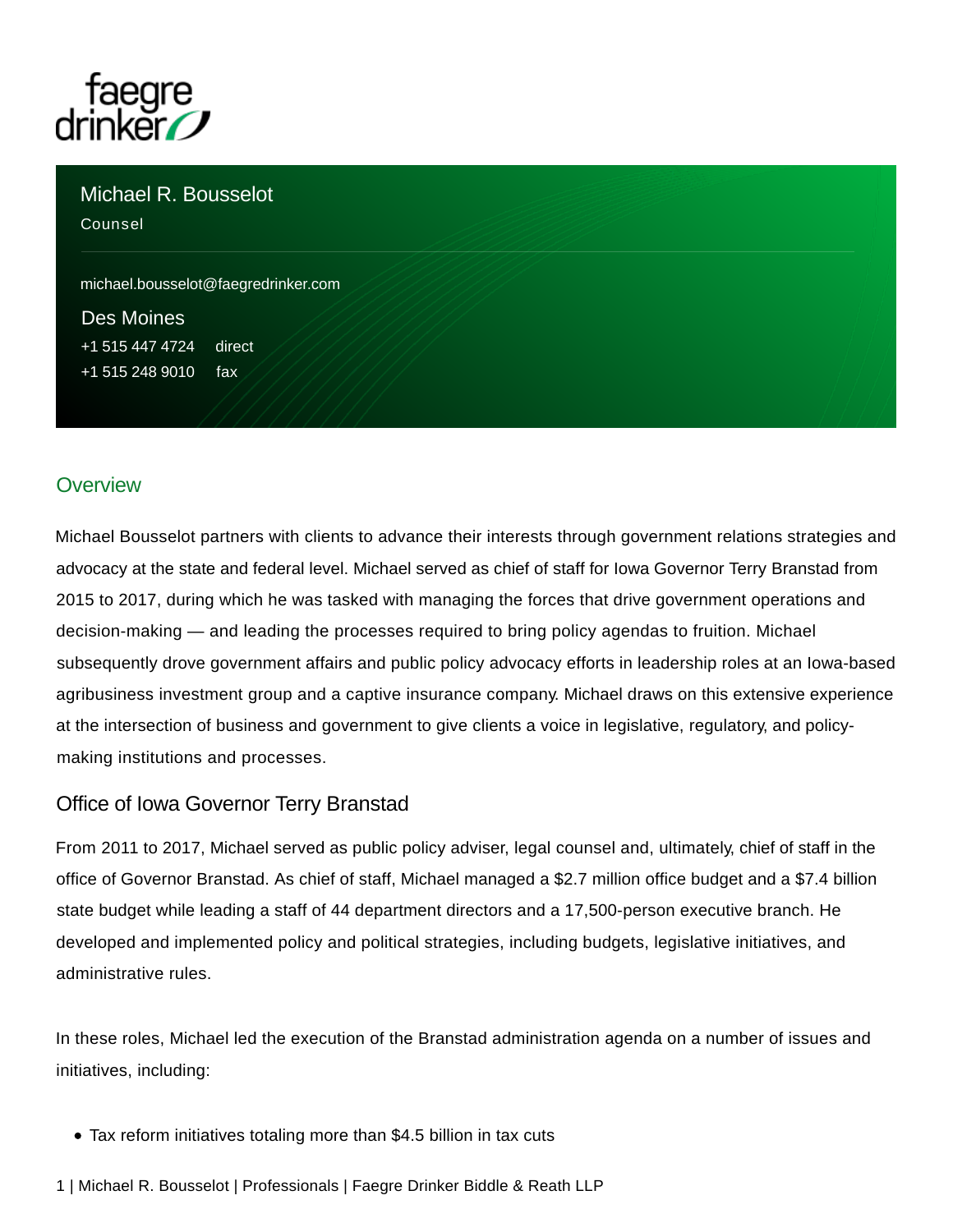- Water quality infrastructure
- Medicaid modernization and expansion
- International trade

#### Government Relations Experience

Prior to joining Faegre Drinker, Michael served as assistant vice president at Innovative Captive Strategies, leading advocacy efforts at the state and federal level derived from an enterprise-wide view of property and casualty insurance and health care insurance. In this role, he developed a corporate advocacy strategy for favorable tax regulation with the Trump administration, Congress and state officials interfacing with the U.S. Department of Treasury. He also worked directly with Iowa Governor Kimberly Reynolds and Texas Governor Greg Abbott on economic development and state policy matters impacting his stakeholders.

Michael also served as managing director and head of external relations for Summit Agricultural Group, an agribusiness investment group, where he led business development, public policy and investor relations initiatives. In this role, he planned and delivered the Iowa Ag Summit in Des Moines, which convened the U.S. Secretary of Agriculture, U.S. senators and other policy leaders to discuss agricultural topics related to investor opportunities.

# Services & Industries

[Government & Regulatory Affairs](https://www.faegredrinker.com/en/services/services/government--regulatory-affairs) [Insurance Services](https://www.faegredrinker.com/en/services/services/insurance-services) [Health Care](https://www.faegredrinker.com/en/services/services/health-care) [Lobbying & Public Policy](https://www.faegredrinker.com/en/services/services/government--regulatory-affairs/lobbying-and-public-policy) [Insurance Public Policy & Advocacy](https://www.faegredrinker.com/en/services/services/insurance-services/insurance-public-policy-and-advocacy) [Public-Private Partnerships](https://www.faegredrinker.com/en/services/services/government--regulatory-affairs/public-private-partnerships) [Food & Agribusiness](https://www.faegredrinker.com/en/services/industries/food-and-agribusiness) [Insurance](https://www.faegredrinker.com/en/services/industries/insurance) [Health & Life Sciences](https://www.faegredrinker.com/en/services/industries/health-and-life-sciences) [Property & Casualty Insurance](https://www.faegredrinker.com/en/services/industries/insurance/insurance-sectors/property-and-casualty-insurance)

# **Credentials**

#### **Bar Admissions**